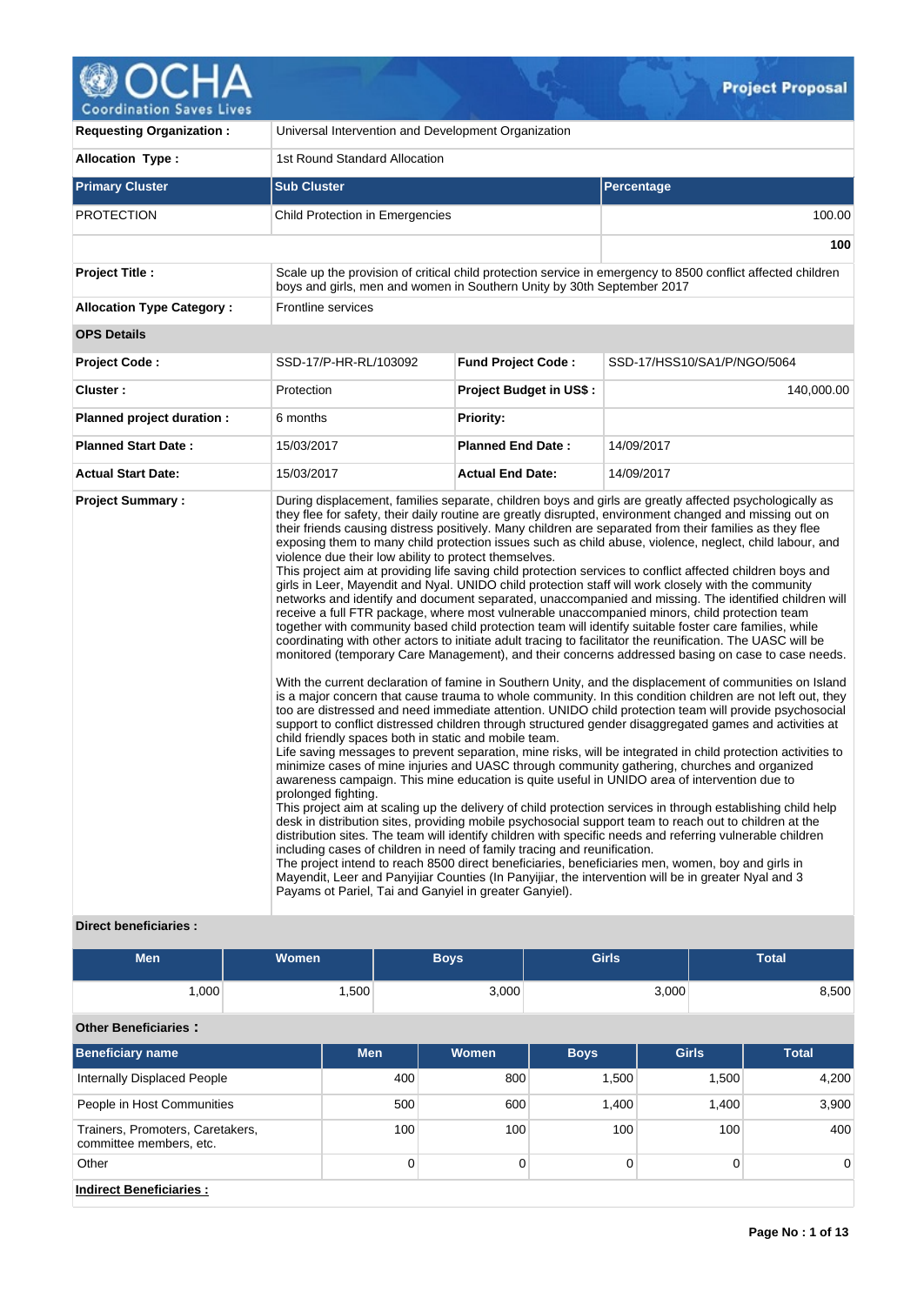Indirect beneficiaries includes other sectors that UNIDO child protection team work closely with such as Nutrition, WASH, FSL Health and NFI. Also the population within the catchment area that shall receive child protection and mine risk education messages. **Catchment Population:** According to IPC - population per County January 2017 the following counties has Leer County Population : 119,954 Mayendit County Population : 83,340

Panyijiar County population : 78,830 **Link with allocation strategy :**

The strategic plan encompasses live saving and alleviating suffering through multi sectoral assistance, protecting the right of the most vulnerable and improved self-reliance and positive coping mechanism with the objective of safety and dignity of vulnerable individuals is improved through prevention programming and protection mainstreaming to address threats and vulnerabilities. The project Integrate the package of prevention and response to critical Child Protection services, separated children will receive full package of family tracing and reunification as one of the response mechanism which include adult tracing and verifications, temporary care monitoring, identifying foster care family for unaccompanied children and facilitate and accompany children during reunification process. The distressed children will be provided with psychosocial support services through structured gender and age disaggregated activities

through child friendly space both static and mobile team. On prevention, UNIDO will create awareness and disseminate message on minimizing family separation to parents, children and communities. Foster parents are trained in good parenting to ensure they take care of the children minimizing cases of abuse, neglect, and child labour. Community based protection network will be trained to strengthen the capacity to respond to child protection needs in the communities

## **Sub-Grants to Implementing Partners :**

| <b>Partner Name</b>                                   | <b>Partner Type</b> | <b>Budget in US\$</b>       |
|-------------------------------------------------------|---------------------|-----------------------------|
|                                                       |                     |                             |
|                                                       |                     |                             |
| Other funding secured for the same project (to date): |                     |                             |
| <b>Other Funding Source</b>                           |                     | <b>Other Funding Amount</b> |

## **Organization focal point :**

| <b>Name</b>                      | Title                                      | <b>Email</b>           | Phone      |
|----------------------------------|--------------------------------------------|------------------------|------------|
| Mr. James Keah Ninrew            | <b>Executive Director</b>                  | ed@unidosouthsudan.org | 0955008160 |
| Elizabeth Mukhebi                | <b>Child Protection Project</b><br>Manager | naliakaeliza@gmail.com | 0956280587 |
| David Oroma                      | Fanance Manager                            | oromafabiano@yahoo.com | 0928300830 |
| Dr. Stephen Pai                  | Program Coordinator                        | dukstephen@yahoo.com   | 0955550669 |
| <b>BACKGROUND</b>                |                                            |                        |            |
| 4. Uumanitarian aantayt analyaja |                                            |                        |            |

**1. Humanitarian context analysis**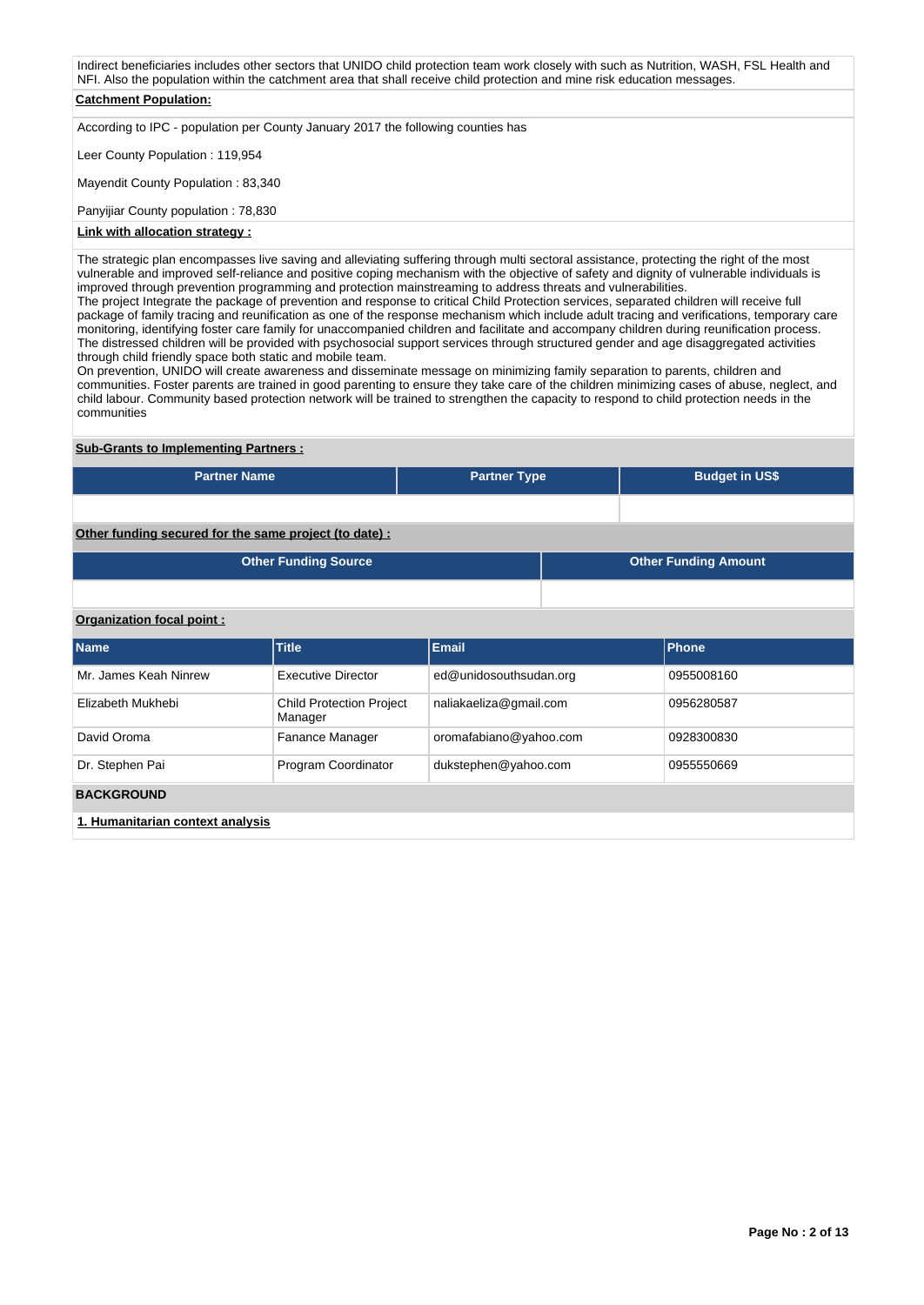The fighting which erupted in July 2016 in Juba, spreading to other States led to the immerse displacement of civilians, many crossing over to neighbouring countries (Uganda, Ethiopia, Kenya among others) as refugees, and many to Islands along river Nile swamp in Leer, Koach and Mayendit Counties. The displacement trends, populations and humanitarian access all continue to be negatively affected by the insecurity resulting from the ongoing fighting, which led to new displacement in Mayendit, Rubkona and Leer (FEWS NET) December 2016). The pronounced insecurity in central Unity had a negative impact on humanitarian activities as evident by the high number of humanitarian access incidents in December including relocation of staff in Nyal, Panyijiar and Mayendit counties( REACH).

Relative security in December led to population movement from Leer and Mayendit towards Nyal raising the IDP population in Nyal from 16,884 in November to 20,234 (DEC. REACH Assessment) , while others remained on Islands / bushes along the swamps, while some crossed over Eastward to Jonglei State. Since the month of July Unity reported an increase in reports of major violence committed against civilians particularly in Leer, Mayendit and Koch. Conflict recorded the highest cause of death among men. November situation overview (REACH) Men and boys boy face high risks of forced recruitment, threat of being abducted, detained or killed if they are perceived to be of fighting age (protection trend paper Feb 2017). Unity has recorded incidents of child abduction mainly girls for the purpose of being given to armed groups (REACH assessment). Separated children boy and girls increased between December and February as evident from UNIDO's caseload.

Conflict and natural disasters put children and adolescent at risk, when academic activities are discontinued children engage in search for food and water which increases the exposure to protection risks such as sexual violence, child labour, recruitment in armed groups and early marriages. (Protection Cluster situation update dated 16th September 2016) cited the that ongoing conflict continues to cause displacement and serious protection concerns affecting the supply of basic goods and services. In Leer, the fighting prompted the evacuation of the entire humanitarian community, and triggered displacement of communities to islands / bushes, some crossed over Nyal, Jonglei and while others went to Bentiu PoC.

Violent attacks against civilians and community infrastructure by government forces continue to cause internal displacement and people seeking asylum in neighbouring countries. Women and children have been most effected subjected to exploitation, abuse, abduction, rape and other forms of gender based violence, perpetrated by actors within and outside their own communities. These human rights violations will continue to cause families to flee and separate and exposed to significant psychosocial harm in 2017 (Protection Trends Oct. December). By Dec. 2016, separated children comprised of 60.21% of the total caseload, then missing and unaccompanied at 25.14% and 14.65% respectively. The aforementioned resource limitations, necessitating a move away from reunifying all separated and unaccompanied children with their families, to allocation of resources to unaccompanied children and separated children with high protection concerns only, can be expected to contribute to a shift in the caseload over 2017, where separated and missing children will become a greater proportion of the overall caseload (protection trend No. 9).

February – April 2017, 4.935M are in total Crisis, Emergency & Humanitarian Catastrophe according to Integrated Food Security Phase classification (IPC). Unity State highest at 54.7% , which is expected to go higher to 65.3% by July 2017.

### **2. Needs assessment**

REACH assessment conducted in Leer and Mayendit Counties, outlined major needs for children boys and girls. One of the major identified need is the high rate of family separation due to the prolonged conflict, As its evident from UNIDO caseload, there was an increase in the number of separated children boys and girls identified documented between October to February 2017. (Confirm from CPIMS UNIDO caseload).

The second major need highlight in the report is the forced recruitment of children mainly boys and men to armed forces by both the government and IO, detained or killed if they are perceived to be of fighting age (protection trend paper Feb 2017). Unity has recorded incidents of child abduction mainly girls for the purpose of being given to armed groups (REACH assessment).

With the declaration of famine in South Unity and the prolonged fighting which led to displacement of communities to Islands has put all the communities in psychological trauma. Children are not left out as they go through the traumatizing moments; they are distressed and need psychosocial support intervention to cope positively.

UNIDO has capable technical staff employed and dedicated to ensure the needs of our target groups are met adequately working in line with the DO NO HARM principle in family tracing and reunification processes. Designing structured, gender and age disaggregated games at the child friendly spaces to meet the different psychological needs of children boys and girls of different ages.

## **3. Description Of Beneficiaries**

The project beneficiaries are conflict affected children boys and girls, care givers men and women both in host and IDPs communities. This will include

1. Separated, missing and unaccompanied children boys and girls

- 2. Distressed children due to conflict and displacements who will be reached through psychosocial activities at the child friendly spaces, and through community based PSS
- 3. Care givers (foster care families) that take in unaccompanied minors
- 4. Frontline services providers who will receive the direct training in child protection, PFA and PSS
- 5. The communities will benefit through information on mine risk education

#### **4. Grant Request Justification**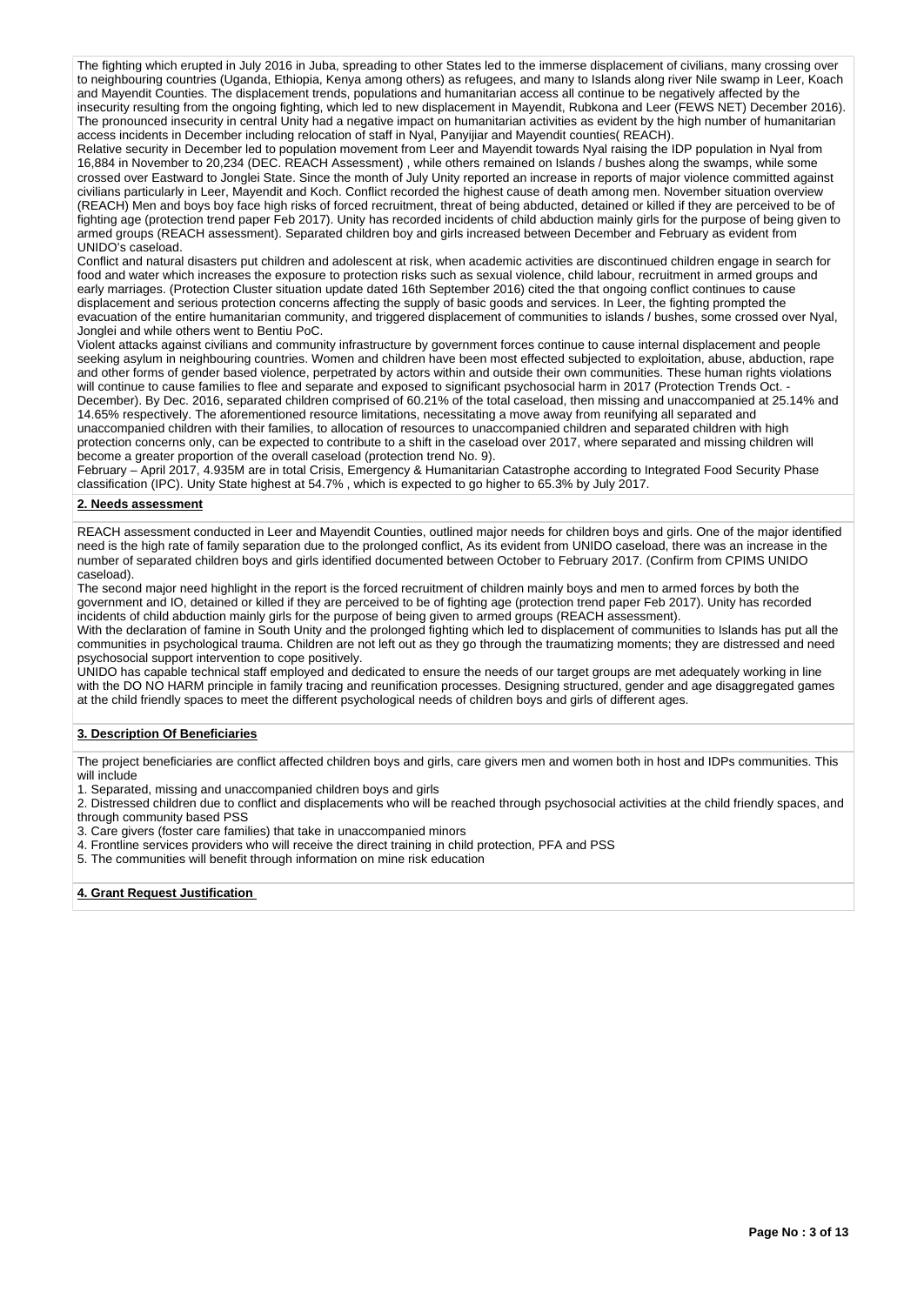UNIDO being a National NGO working in Leer, Mayaendit and Panyijiar Counties for over five years providing child protection intervention with support from UNICEF and SSHF, understand fully the background, communities and the cultural dynamics. With the previously allocated SSHF, UNIDO was able to establish three child friendly spaces in Ganyiel, in Tai, Pariel and Ganyiel payams where psychosocial facilitators were able to provide psychosocial support to children through structured games and activities reaching to over 4600 children boys and girls. At least 930 separated and unaccompanied children were identified and documented of which 175 children were successfully reunified both spontaneously and NGO facilitated while 755 children still need FTR services. The low reunification rate was partly contributed by UNICEF lack of funding, hence prioritizing only unaccompanied children, and also due to prolonged fighting in Southern Unity causing the population to move from one place to another making follow up challenging. Though UNIDO is providing PSS, there is still great need to continue with psychosocial activities due to the worsening situation as a result of famine these locations.

In this project activities are designed to scale up and reach conflict affected girls, boys and vulnerable caregivers (especially women headed-of households), who are most at risk of, or who have experienced violence, abuse, exploitation, or neglect through mobile team reaching far villages, setting up of child protection help desk at distribution centers

With the declaration of famine in Leer, Mayendit, Koch and Panyijiar Counties coupled with periodic fighting and displacement of communities, child protection sub-cluster has prioritize the location basing on high needs captured in assessment reports (attached) revealing increasing needs in child protection that required immediate attention to save live of the affected population (children). The cluster strategy being live saving and alleviating suffering through multi sectoral assistance, protecting the right of the most vulnerable through improved self-reliance and positive coping mechanism, UNIDO has design its project activities to specifically to assess and meet the unique different needs of both girls and boys and their caregivers through providing sex and gender structured activities at the child friendly space, to alleviate suffering giving a chance to both girls and boys to cope positively.

Unaccompanied, missing and separated children boys and girls, UNIDO will provide timely family tracing and reunification services observing child protection minimum standards. While girls and boys may share some negative consequences of separation, there are also specific risks unique to the children based on their sex. UNIDO will coordinate with other actors to trace adult, verify and reunifications process. UNIDO intend scale up its intervention in Leer, Mayendit and Panyijiar Counties in psycho social support to vulnerable conflict affected children through creative age and sex appropriate activities - games, traditional dances, story-telling to enable children cope positively..

UNIDO intend to carry out community awareness campaign to reach a wider community with child protection messages, messages to minimum family separation using child protection sub-cluster information pack, and also create awareness on mine risks UNIDO together with other actors will carry out the mapping of available services, identified most vulnerable children boys and girls with specific needs for referral other actors for case to case assistance / management, also UNIDO will create awareness in regards to available services within the community for referrals. building the capacity of community based networks will ensure coordinated intervention, community ownership and continuation of the program for sustainability.

## **5. Complementarity**

UNIDO previously funded project both SSHF, (UNICEF) enabled the team to identify and document 930 separated, unaccompanied and missing children boys and girls, of these 175 children were successfully reunified through both spontaneous and NGO facilitated processes, UNIDO still has 755 caseload to continue with tracing of parents for possible reunification with the current funding. Unaccompanied children placed in foster care arrangement and yet to be reunified still need to be monitored and reunified. UNIDO will coordinate with other actors (nutrition, WASH, WFP, Health, GBV, FSL, NFI to map available services create a clear referral pathway for cases that require specific or case to case attention. For instance, children identified at the nutrition centre as psychologically distressed would be referred to UNIDO for psychosocial support. The current funding will enable UNIDO to scale its intervention through mobile teams, to reach to a wider target as the need rise in Southern Unity to due famine. The mobile teams will integrate child protection activities at food, WASH, FSL, NFI, distribution centers through identification of vulnerable children for assistance. Other sectors will refer cases of FTR and psychological problems to UNIDO for PSS support.

### **LOGICAL FRAMEWORK**

#### **Overall project objective**

To scale up and provide child protection in emergencies services to 8500 children boys and girls, men and women in Leer, Mayendit and Panyijiar Counties by 30th Sept 2017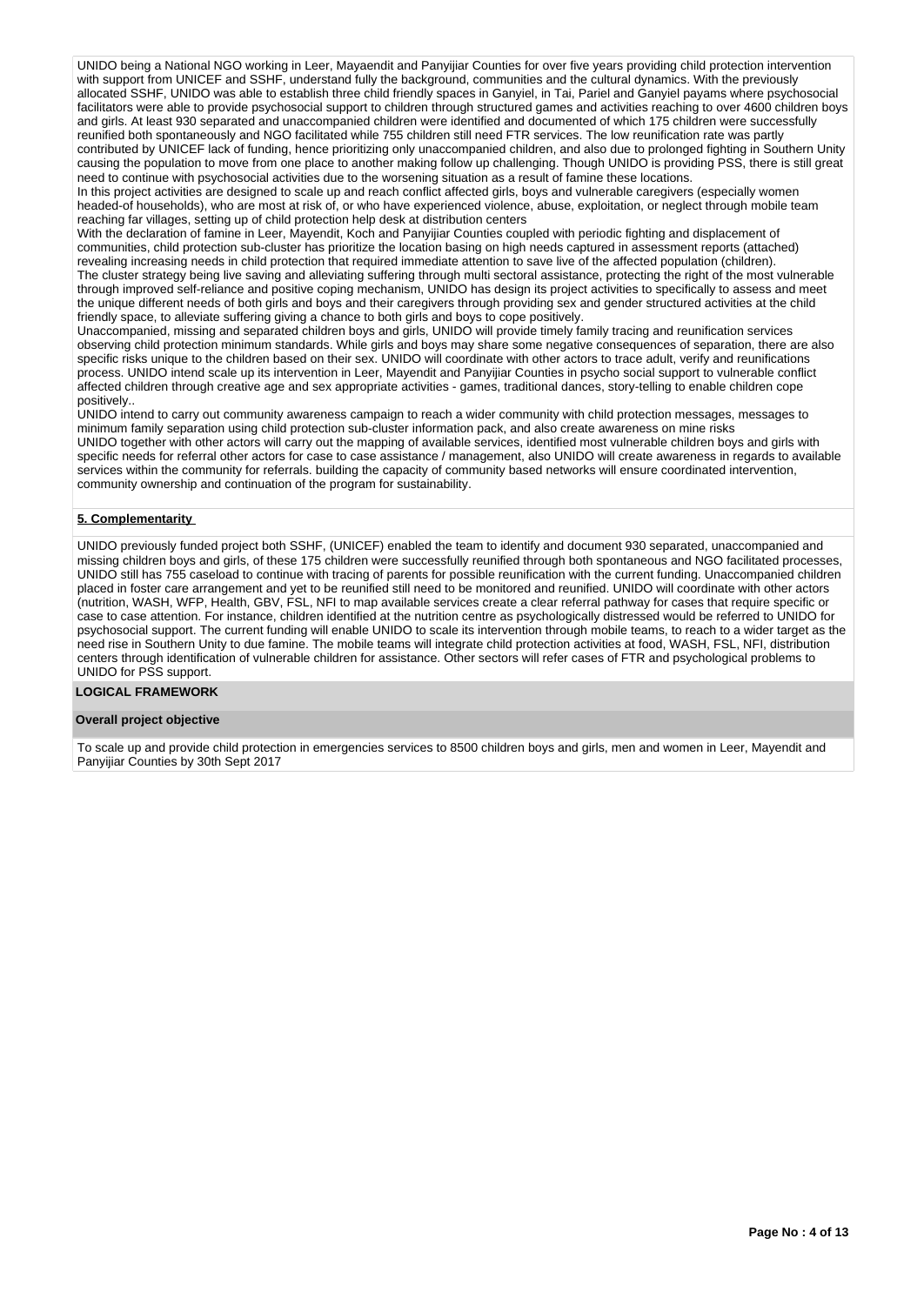| <b>PROTECTION</b>                                                                                                       |                                                                                                      |                                 |  |  |  |  |  |  |
|-------------------------------------------------------------------------------------------------------------------------|------------------------------------------------------------------------------------------------------|---------------------------------|--|--|--|--|--|--|
| <b>Cluster objectives</b>                                                                                               | Strategic Response Plan (SRP) objectives                                                             | <b>Percentage of activities</b> |  |  |  |  |  |  |
| Protection response services are available in<br>all counties that are heavily affected by<br>conflict or displacement. | SO1: Save lives and alleviate the suffering of<br>those most in need of assistance and<br>protection | 100                             |  |  |  |  |  |  |

**Contribution to Cluster/Sector Objectives :** Unity State and in particular southern part has been hit hard by the violence. The records of killing rape, displacement, sexual violence and disappearance of girls and women, recruitment of boys in armed forces are key pressing issues. Many families separated during flight, children boys and girls separated from their families hence increasing their vulnerabilities to abuse, violence, exploitation and child labour. The communities lost their belongings and livelihood fleeing for safety and now are in dire need of assistance . The project aim at improving the provision of timely critical timely and safe and appropriate gender sensitive child protection respond and protection services by ensuring that child protection minimum standard is referenced while providing basic emotional support, psychosocial support , family tracing and reunification(FTR package) and in awareness creation helping the vulnerable children cope positively.

### **Outcome 1**

Timely child protection services are accessed by vulnerable conflict affected children boys and girls both IDPs and host communities in Southern Unity

### **Output 1.1**

## **Description**

Conflict affected vulnerable children boys and girls - unaccompanied, separated and missing (UASC) are registered, documented and reunified with their preferred caregiver, while primary caregivers, foster family women and men are coping positively and protecting and responding to child protection issue

### **Assumptions & Risks**

Centraal Unity will be relatively secure to enable free movement of staff to provide services to vulnerable children boys and girls

### **Indicators**

|                 |                                                                        |                                                                                                                          | <b>End cycle beneficiaries</b> |              |                   |     | End<br>cycle  |
|-----------------|------------------------------------------------------------------------|--------------------------------------------------------------------------------------------------------------------------|--------------------------------|--------------|-------------------|-----|---------------|
| Code            | <b>Cluster</b>                                                         | <b>Indicator</b>                                                                                                         | <b>Men</b>                     | <b>Women</b> | <b>Boys</b> Girls |     | <b>Target</b> |
| Indicator 1.1.1 | <b>PROTECTION</b>                                                      | Number frontline service provider trained in<br>providing FTR and PSS services                                           |                                |              |                   |     | 177           |
|                 |                                                                        | <b>Means of Verification:</b> Field reports, training reports, photos taken during trainings                             |                                |              |                   |     |               |
| Indicator 1.1.2 | <b>PROTECTION</b>                                                      | Number of vulnerable children, including UASC<br>registered and received individual support from<br><b>CP Help Desks</b> |                                |              | 250               | 250 | 500           |
|                 |                                                                        | <b>Means of Verification</b> : Progressive Narrative reports, CPIMS reports from Save the children,                      |                                |              |                   |     |               |
| Indicator 1.1.3 | <b>PROTECTION</b>                                                      | Number of foster families (for unaccompanied<br>children) trained in good parenting and supported                        |                                |              |                   |     | $50^{\circ}$  |
|                 | <b>Means of Verification:</b> Field Reports, monitoring visits reports |                                                                                                                          |                                |              |                   |     |               |
| Indicator 1.1.4 | <b>PROTECTION</b>                                                      | Number of sessions conducted for CP monitoring<br>and mainstreaming                                                      |                                |              |                   |     |               |
|                 |                                                                        | <b>Means of Verification</b> : Narrative progressive report, photos taken during meetings                                |                                |              |                   |     |               |
| Indicator 1.1.5 | <b>PROTECTION</b>                                                      | Number of new or updated referral pathways                                                                               |                                |              |                   |     |               |
|                 | <b>Means of Verification:</b> Field reports, coordination minutes      |                                                                                                                          |                                |              |                   |     |               |
| Indicator 1.1.6 | <b>PROTECTION</b>                                                      | Number of children reunified through FTR<br>services                                                                     |                                | 25           | 25                | 50  |               |

## **Means of Verification :**

**Activities**

### **Activity 1.1.1**

6. Build capacity of100 frontline service provider in Leer and Mayendit mainly

- 35 FTR case workers and 42 PSS facilitators

- 100 Community networks comprising of chiefs, church leaders, PTAs, women and youth

### **Activity 1.1.2**

Establish at least four child protection help desk at WASH, FSL and food distribution centers

**Activity 1.1.3** 

Foster care families trained in PSS and good parenting and supported

## **Activity 1.1.4**

Conduct sessions for child protection monitoring and mainstreaming with other actors (WASH, FSL, FOOD, and NFIs

### **Activity 1.1.5**

Conduct service mapping, coordinate with other service provider to develop a referral pathway for most vulnerable children boys and girls in Leer County

## **Activity 1.1.6**

Accompanying adult DSA during reunification

#### **Activity 1.1.7**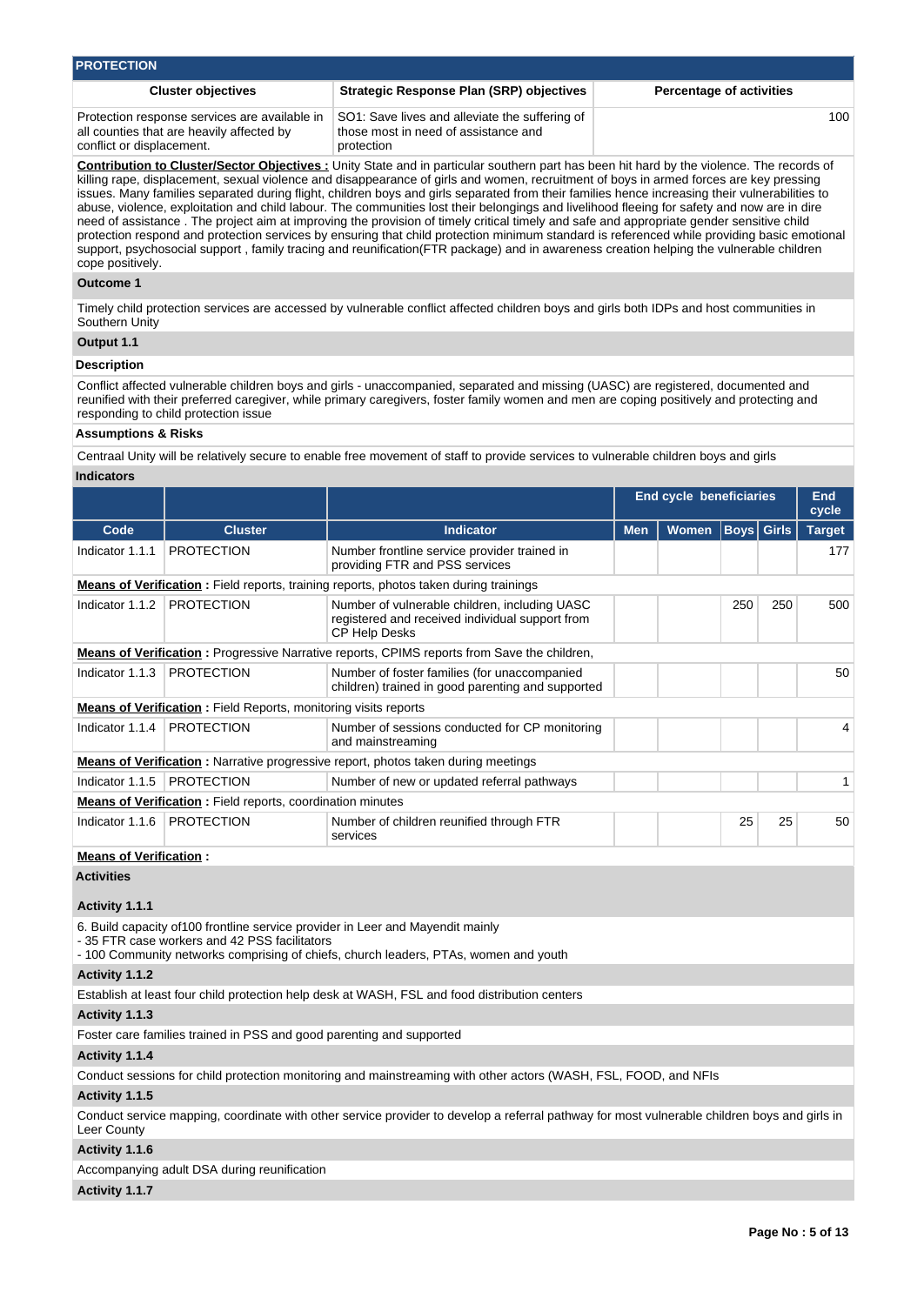Mobilize community to identify and document 100 unaccompanied, separated and missing children boys and girls

## **Output 1.2**

## **Description**

Conflict affected distressed children boy and girls receive psychosocial support through child friendly space and community based psychosocial support through mobile teams and are coping positively

## **Assumptions & Risks**

Field reports, CFS activities photos, monthly reports

| <b>Indicators</b>             |                   |                                                                                                                                                                 |                                |       |      |              |               |
|-------------------------------|-------------------|-----------------------------------------------------------------------------------------------------------------------------------------------------------------|--------------------------------|-------|------|--------------|---------------|
|                               |                   |                                                                                                                                                                 | <b>End cycle beneficiaries</b> |       |      |              | End<br>cycle  |
| Code                          | <b>Cluster</b>    | <b>Indicator</b>                                                                                                                                                | <b>Men</b>                     | Women |      | Boys   Girls | <b>Target</b> |
| Indicator 1.2.1               | <b>PROTECTION</b> | Number of emergency affected children receiving<br>psychosocial support through provision of child<br>friendly spaces or other community-based<br>interventions |                                |       | 3,84 | 3,84         | 7.681         |
|                               |                   | <b>Means of Verification</b> : child friendly space attendance records, Narrative progressive reports, photos of children playing at the friendly.              |                                |       |      |              |               |
| Indicator 1.2.2               | <b>PROTECTION</b> | Number of PSS facilitators whose capacity is<br>improved and providing psycho-social support to<br>children                                                     |                                |       |      |              | 42            |
|                               |                   | <b>Means of Verification:</b> training reports, photos taken during during sessions                                                                             |                                |       |      |              |               |
| Indicator 1.2.3               | <b>PROTECTION</b> | Number of monitoring reports, field reports,<br>monitoring photos                                                                                               |                                |       |      |              |               |
| <b>Means of Verification:</b> |                   |                                                                                                                                                                 |                                |       |      |              |               |
| .                             |                   |                                                                                                                                                                 |                                |       |      |              |               |

**Activities**

## **Activity 1.2.1**

Re-established 6 child friendly spaces destroyed in Leer and Mayendit North using local available materials

## **Activity 1.2.2**

Build the capacity of 42 PSS facilitators in psycho-social support to be enable them provide PSS to vulnerable distressed children boys and girls

## **Activity 1.2.3**

Cost of CFS recreational local materials – drums, local made playing material

### **Activity 1.2.4**

Through the friendly spaces, create awareness targeting children boys and girls with mine risk education (MRE). Southern Unity having experienced protracted fighting.

## **Activity 1.2.5**

Project monitoring process

Additional Targets : The additional targets are communities both IDPs and Hosting that will be reached with awareness messages on mine risk education to prevention or minimize cases of mine injuries/ deaths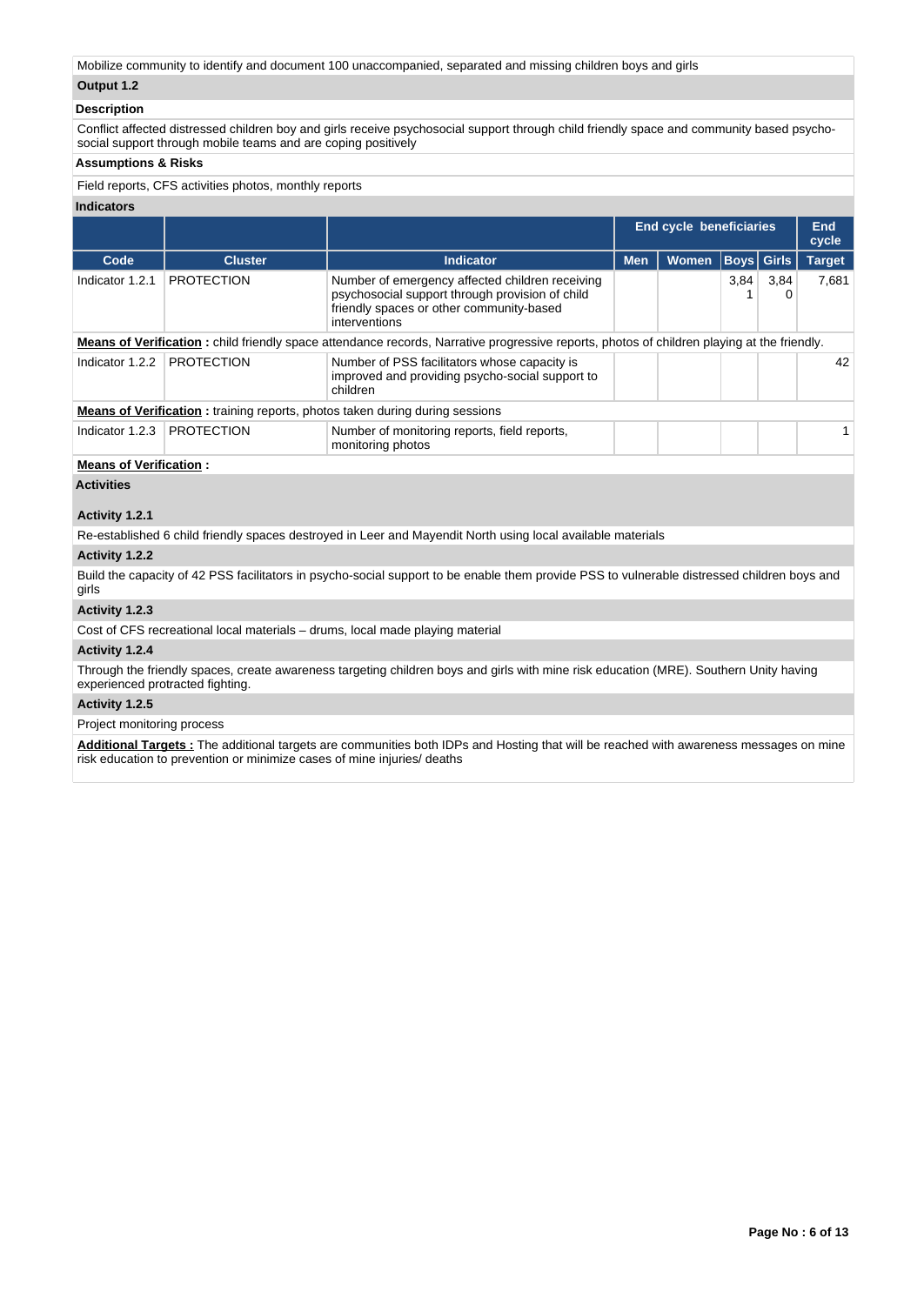## **Monitoring & Reporting plan**

UNIDO shall monitor the project activities from the inception period, the Child project Manager; Child project officers, case workers and Psycho social support facilitators will directly carry out the activities implementation which includes identifying and documenting separated, unaccompanied and missing children boys and girls CPIMS system under the management of Save the Child International. This will be technically supported by the Programme Monitoring & Evaluation Manager who works to support field teams to establish a detailed monitoring plan to guide in collecting appropriate and timely data. Monitoring tools (indicator tracking template) inclue:

- 1. Daily CFS attendance sheet
- 2. Weekly New Caseload offline sheet
- 3. Internal Indicator Performance Tracking Table
- 4. Internal Monthly reporting template
- 5. FTR Forms

The above mentioned tools will be used during the implementation cycle which will be part of the monitoring components throughout the life cycle of the program. The tools will allow routine Child protection monitoring data collected and analyzed. There will also be quarterly joint supervisory visits together with the County local authority, UNIDO M&E officer and SSHF team. The databases and additional monitoring tools such as supervisory checklists, staff appraisals, training reports will feed into an Indicator Performance Tracking Table (IPTT).The IPTT will allow the program to track progress towards results and indicators on a monthly basis throughout the project period. Internal monthly and quarterly reports will provide information to management on the progress of activities and the impact they are having on the communities.

For internal reporting, the field staffs submit weekly report by 12 noon every Friday, a monthly comprehensive narrative report for the activities carried out during that particular month, also highlighting the challenges faced and the proposed way forward. Donor reports will also be submitted twice during the project lifetime i.e is by end of June and final report will be submitted 30th September 2017. Activities will be continuously monitored by the project team and will be formally monitored on a routine basis by the Child Protection Manager supported by the Monitoring and Evaluation Manager

## **Workplan**

| Activitydescription                                                                                                                                                                                                                          | Year |  |          |          | 5            |              |                         |              |          |  |  |
|----------------------------------------------------------------------------------------------------------------------------------------------------------------------------------------------------------------------------------------------|------|--|----------|----------|--------------|--------------|-------------------------|--------------|----------|--|--|
| Activity 1.1.1: 6. Build capacity of 100 frontline service provider in Leer and<br>Mayendit mainly<br>-35 FTR case workers and 42 PSS facilitators<br>-100 Community networks comprising of chiefs, church leaders, PTAs, women<br>and youth | 2017 |  |          | X.       | <b>X</b>     | ΙX           |                         |              |          |  |  |
| Activity 1.1.2: Establish at least four child protection help desk at WASH, FSL and<br>food distribution centers                                                                                                                             | 2017 |  |          | X        | $\mathsf{x}$ | <b>X</b>     | <b>X</b>                | $\times$     | X        |  |  |
| Activity 1.1.3: Foster care families trained in PSS and good parenting and<br>supported                                                                                                                                                      | 2017 |  |          | X        | X            | IX.          | $\mathsf{X}$            | $\mathsf{X}$ | X        |  |  |
| Activity 1.1.4: Conduct sessions for child protection monitoring and mainstreaming<br>with other actors (WASH, FSL, FOOD, and NFIs                                                                                                           | 2017 |  |          |          |              | X            |                         |              | $\times$ |  |  |
| Activity 1.1.5: Conduct service mapping, coordinate with other service provider to<br>develop a referral pathway for most vulnerable children boys and girls in Leer<br>County                                                               | 2017 |  |          | X        | $\times$     |              |                         |              |          |  |  |
| Activity 1.1.6: Accompanying adult DSA during reunification                                                                                                                                                                                  | 2017 |  |          | X        | X            | $\mathsf{X}$ | $\overline{\mathsf{x}}$ | X            | $\times$ |  |  |
| Activity 1.1.7: Mobilize community to identify and document 100 unaccompanied,<br>separated and missing children boys and girls                                                                                                              | 2017 |  |          |          |              |              |                         |              |          |  |  |
| Activity 1.2.1: Re-established 6 child friendly spaces destroyed in Leer and<br>Mayendit North using local available materials                                                                                                               | 2017 |  |          | X        | $\times$     |              |                         |              |          |  |  |
| Activity 1.2.2: Build the capacity of 42 PSS facilitators in psycho-social support to<br>be enable them provide PSS to vulnerable distressed children boys and girls                                                                         | 2017 |  |          | X        | X            |              |                         |              |          |  |  |
| Activity 1.2.3: Cost of CFS recreational local materials – drums, local made playing<br>material                                                                                                                                             | 2017 |  |          |          | X            |              |                         |              |          |  |  |
| Activity 1.2.4: Through the friendly spaces, create awareness targeting children<br>boys and girls with mine risk education (MRE). Southern Unity having experienced<br>protracted fighting.                                                 | 2017 |  |          | X        | $\times$     | $\times$     | IX.                     | $\times$     | $\times$ |  |  |
| Activity 1.2.5: Project monitoring process                                                                                                                                                                                                   | 2017 |  | $\times$ | <b>X</b> | $\times$     | X            | <sup>X</sup>            | X            | $\times$ |  |  |

## **OTHER INFO**

### **Accountability to Affected Populations**

UNIDO's one of its core values is Accountability, thus UNIDO Look forward to being accountable to its beneficiaries, children boys and girls, men and women who are vulnerable as a result of the on-going conflict and aims at providing life services and UNIDO places the responsibility at the core of its humanitarian policy. UNIDO is actively commitment as an organization to use power responsibly by taking account of, giving account to and being held to account by the people it serves.

UNIDO design and set feedback mechanisms in its program design, delivery and lesson learning. The project will increase the participation of communities giving equal opportunities to boys, girls, women and men in Leer, Mayendit and Panyijiar counties to shape their own recovery. UNIDO will endeavour to deliver against its commitments to stakeholders, including the people it serves.

UNIDO will ensure effective and accessible information sharing and communication channels by sharing information timely. This will put communities in a position to understand and shape decisions that impact their lives. UNIDO will use FGDs using focus groups as a method of participation that gives a voice to beneficiaries to air their concerns and brainstorm on the effectively way to approach in problem solving. Through community structures monthly meeting, feedback from the community will be received and comments put in consideration for the betterment of the affected groups, boys, girls, women and men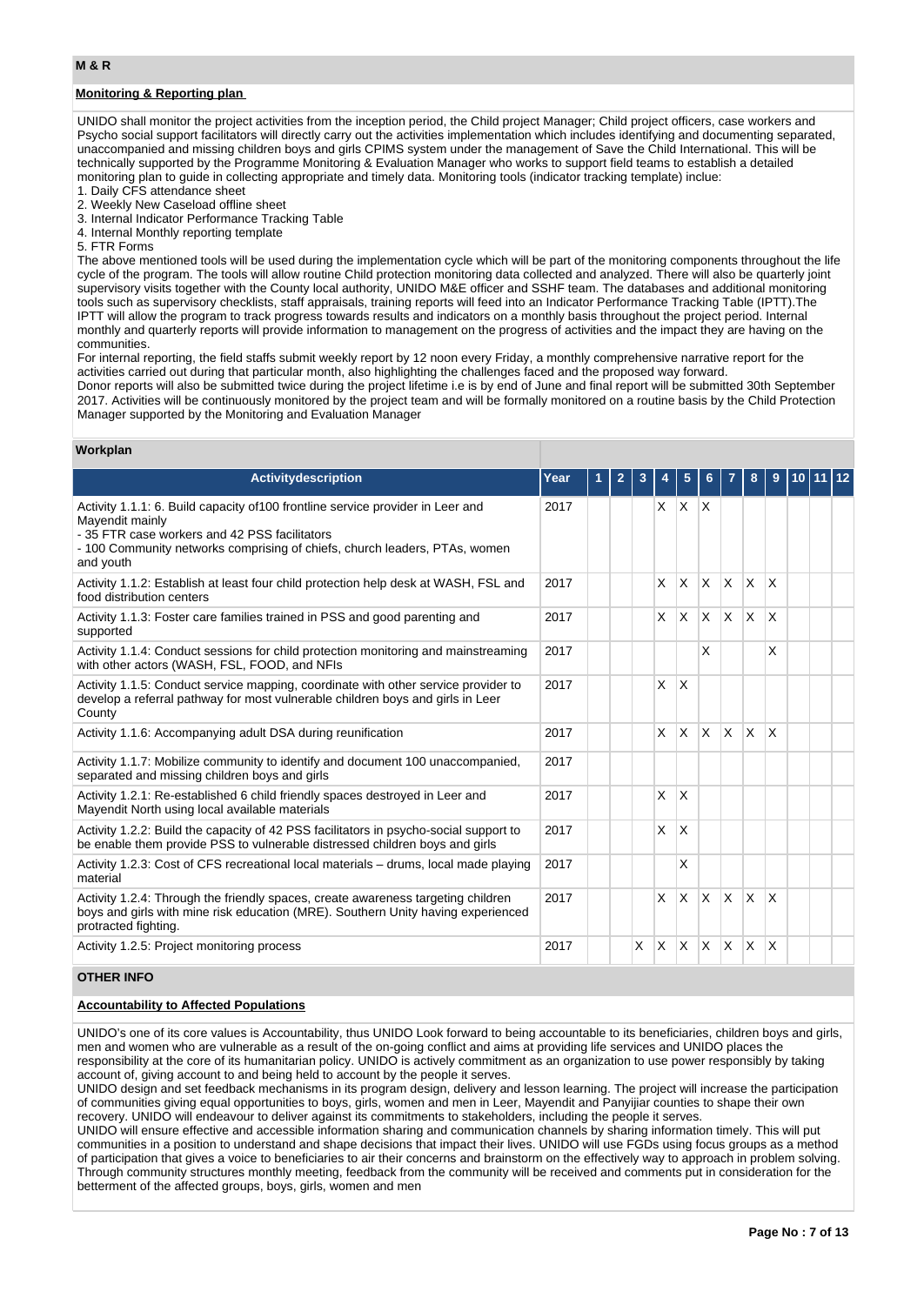#### **Implementation Plan**

In order to provide integrated child protection services to conflict affected children boys and girls in Leer, Mayendit and Panyijiar Counties. UNIDO will work in collaboration with community structures chiefs, women and youth groups, churches, village elders , other actors IRC, Mercy Corp, Sign of Hope, Assistance Mission for Africa, Germany Agro-Aacton, IBSS, Darnish Demining Group, Winrock, WFP to ensure a coordinated intervention and timely services delivery to child survivors. Child protection cases workers, officers and PSS facilitators will identify cases , providing cases management services, referral to other actors will be done according to assessed needs of individual cases for specific attention.

UNIDO having worked in child protection for years has acquired the expertise and trained staff in readiness to carry out child protection guidelines in South Sudan which will be more participatory at community level implemented. The project will be directly implemented by UNIDO child protection personnel in close collaboration with the local authority, other IPs and stakeholders.

UNIDO has a clear definition of management responsibilities, clear arrangements for coordination of implementation across different department finance inclusive. Monthly project implementation reports in line with project targets, the state of financial resources, and summary of expenditures, shall be compiled. This will result to monthly & quarterly programmatic and financial reports detailing progress made in accordance with the project activity implementation requirements by the donor. UNIDO child protection manager and finance manager will ensure that all necessary reports are prepared, compiled and submitted at the end of each month and quarter. Various tools e.g. observation, review of documentation, key informants techniques will be used to capture and document the project performance. Project stakeholders and beneficiaries feedback will play a vital role in assessing the extent of project success and on the same line, indicate on the proper implementation techniques

### **Coordination with other Organizations in project area**

**Name of the organization Areas/activities of collaboration and rationale** 

### **Environment Marker Of The Project**

N/A: Not applicable, only used for a small number of services

### **Gender Marker Of The Project**

2a-The project is designed to contribute significantly to gender equality

## **Justify Chosen Gender Marker Code**

Gender dimensions are considered in the entire project from needs assessment, project implementation activities and project outcomes. Gender dimensions integrated in all parts of the project. Project is designed to meet the needs considering differences in gender in the targeted locations.

## **Protection Mainstreaming**

Man made (War) and natural (Floods) emergencies in South Sudan affect girls, boys, women and men differently; each is susceptible to different risks and each is victimized in different ways. UNIDO has given priority to the safety and dignity of beneficiaries and considered the principles of Do No Harm in the proposed project . Child protection dept will work closely with other sectors namesly WASH, Nutrition, Health, FSL giving attention to the different needs of girls and boys, men and women without causing more harm or victimization. Building a protective environment for Boys, Girls, Men and Women involves understanding the distinct nature and the extent of violence, exploitation and abuse that girls, boys, Men and Women experience. It also involves ensuring that all response activities take into account the different needs, concerns and capacities of girls and boys. UNIDO will in Collaboration with its other departments promote activities that gear towards protection mainstreaming which include and not limited to ;Addressing harmful attitudes, customs and practices ,Encouraging open discussion on child protection issues in the community and broader society, Develop children's life skills, knowledge and participation; Implementing ongoing and effective monitoring, reporting and oversight among others .Children in emergencies may be at particular risk of violence, exploitation and abuse given their level of dependence, their limited ability to protect themselves and their limited and relative power and participation in decision-making processes. Because they have had relatively little experience of life, children are more easily exploited, tricked or coerced than adults. UNIDO through this project will analyse and take into consideration the needs, priorities and capacities of both the female and male population which are far more likely to improve the lives and dignity of those affected by conflict or disaster. The above will support the development of self-protection capacities and assist affected population's to claim their rights

### **Country Specific Information**

### **Safety and Security**

Southern Liech state in former UNITY state is among the many conflict affected states in South Sudan with sporadic attacks and fighting still on going in many Counties. The beneficiaries herein have recently experienced dire humanitarian need for assistance across board. UNIDO having been operational in Mayendit and Leer counties for the longest time now with diverse thematic areas and as a result understands and it's well conversant with the community's needs, measures to take, to ensure the safety of the host community and UNIDO staff as well. Though not easy, UNIDO staffs are dedicated to serve the community and as we speak, the grass root staff i.e Protection project officers, Case workers and PSS facilitators are on ground serving the community together with re-locatable staff. UNIDO has a policy that ensures Staff security is Prioritized at any given time. In case there is need for evacuations (especially for international and locally re-locatable staff ) are planned on need basis by UNIDO through the logistics department in coordination with other IPs in the Area of Operation and the Logs Cluster. Both Mayendit south and Leer are now secure for implementation. UNIDO is among Partners back in Mayendit North and Leer islands with Nutrition, Protection and Health departments fully operation. In the event where insecurity is high and relocatable staff are evacuated, UNIDO non relocatable staff on ground move with the communities to the Islands where they continue reaching out to children with psychosocial support activities.

### **Access**

Panyijiar Mayendit and Leer are both accessible by air especially after UNHAS recently lifted the burn on flights to this locations, The uniqueness of the Locations is that, they are both government and IO controlled areas. However humanitarian workers are permitted movement and access to all locations. January, February, March and April are dry months and most areas are accessible by road. Supplies can be delivered to the neighbouring Leer county which then can be transported by road to Meyendit north Payams. Previously UNHAS had flights to Leer three times a week which then made transportation of staff and cargo more flexible moving. During this project implementation period we will use charters to ferry supplies directly to the Areas of operation from Juba to Leer, Mayendit HQ and Nyal .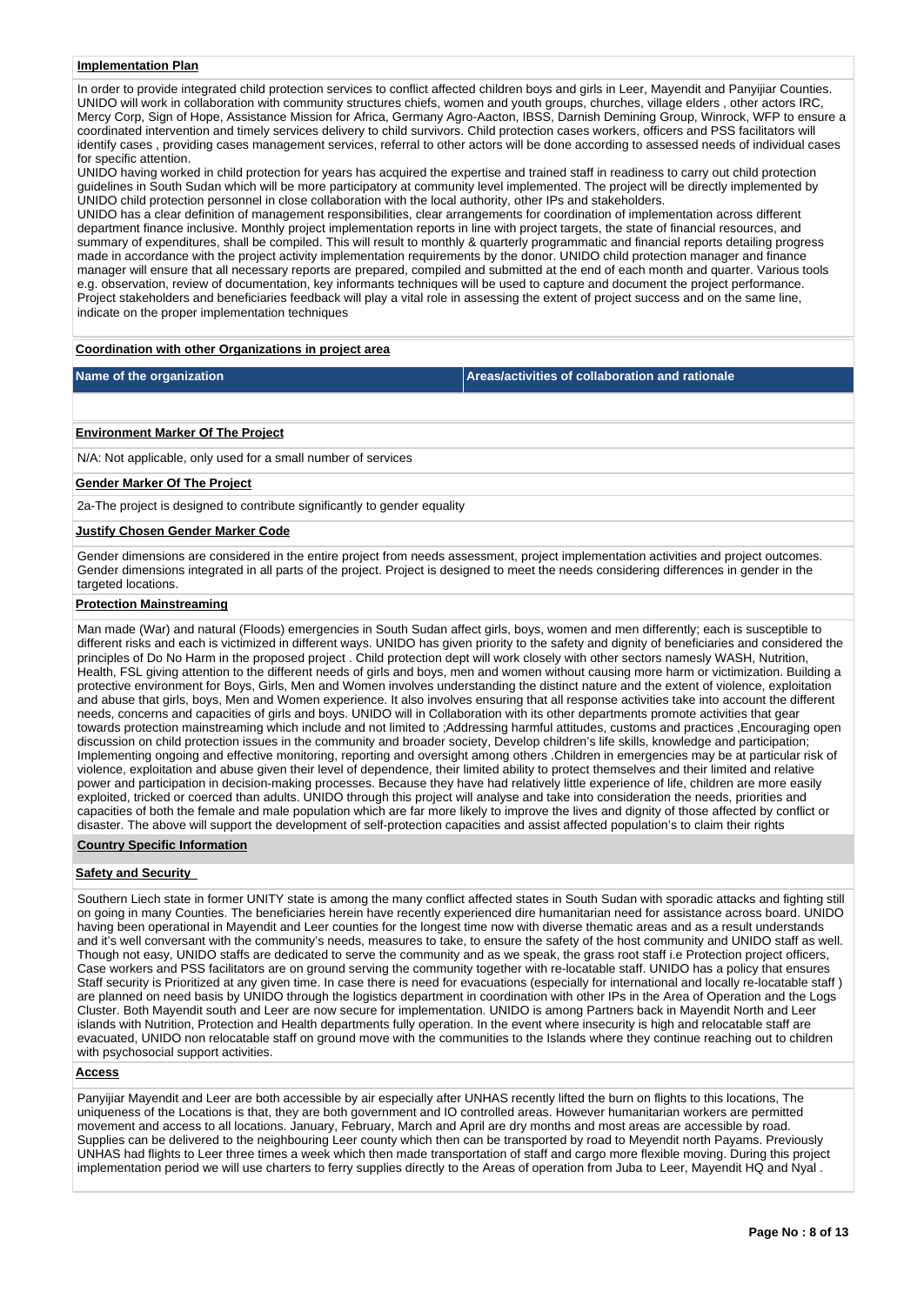# **BUDGET**

| <b>BUDGEI</b> |                                                                                                                                                                                                                                                         |     |                 |                       |                                          |                           |                   |
|---------------|---------------------------------------------------------------------------------------------------------------------------------------------------------------------------------------------------------------------------------------------------------|-----|-----------------|-----------------------|------------------------------------------|---------------------------|-------------------|
| Code          | <b>Budget Line Description</b>                                                                                                                                                                                                                          | D/S | <b>Quantity</b> | <b>Unit</b><br>cost   | <b>Duration</b><br><b>Recurran</b><br>ce | $\%$<br>charged<br>to CHF | <b>Total Cost</b> |
|               | <b>Staff and Other Personnel Costs</b>                                                                                                                                                                                                                  |     |                 |                       |                                          |                           |                   |
| 1.1           | Protection Manager 30% LoE                                                                                                                                                                                                                              | D   | 1 <sup>1</sup>  | 4,000<br>.00          | 6                                        | 30.00                     | 7,200.00          |
|               | Protection Project Manager will have 50%*4000*6Months/n LoE for project implementation the Gross 4000*1*6 months                                                                                                                                        |     |                 |                       |                                          |                           |                   |
| 1.2           | PSS Facilitator 100% LoE                                                                                                                                                                                                                                | D   |                 | 15 200.0<br>0         | 6                                        | 100.00                    | 18,000.00         |
|               | PSS facilitators project implementation will have 100% LoE                                                                                                                                                                                              |     |                 |                       |                                          |                           |                   |
| 1.3           | Protrection Project Officer 100% LoE                                                                                                                                                                                                                    | D   |                 | $2 \mid 1,500$<br>.00 | 6                                        | 100.00                    | 18,000.00         |
|               | Protection Project Officer will have 100% LoE in the project implementation                                                                                                                                                                             |     |                 |                       |                                          |                           |                   |
| 1.4           | Case Workers 50% LoE                                                                                                                                                                                                                                    | D   | 12 <sup>2</sup> | 300.0<br>0            | 6                                        | 50.00                     | 10,800.00         |
|               | Case Workers will have 100% inn the project implementation                                                                                                                                                                                              |     |                 |                       |                                          |                           |                   |
| 1.5           | Executive Director 5%LoE                                                                                                                                                                                                                                | S   |                 | 1   8,900<br>.00      | 6                                        | 5.00                      | 2,670.00          |
|               | He provided important mentor-ship activities to the project implementation will have 10% of this time for this project                                                                                                                                  |     |                 |                       |                                          |                           |                   |
| 1.6           | Program Coordinator 5%LoE                                                                                                                                                                                                                               | S   |                 | 1 6,000<br>.00        | 6                                        | 5.00                      | 1,800.00          |
|               | Does other necessary support such as supervision of the project implementation . will have 10% LoE of this time for the project                                                                                                                         |     |                 |                       |                                          |                           |                   |
| 1.7           | M & E Manager 5%LoE                                                                                                                                                                                                                                     | S   | 1               | 5,500<br>.00          | 6                                        | 5.00                      | 1,650.00          |
|               | Provided implementation checklist to major the results against the targets, will have 10 % *5500*6*Months/nLoE of this project                                                                                                                          |     |                 |                       |                                          |                           |                   |
| 1.8           | Logistics and Procurement Manager 5%LoE                                                                                                                                                                                                                 | S   | 1 <sup>1</sup>  | 4,000<br>.00          | 6                                        | 5.00                      | 1,200.00          |
|               | Does the procurement and logistics supports to the implementation of the project, wii have 10%* 4000*6 Months /n LoE of the<br>time to this project activities                                                                                          |     |                 |                       |                                          |                           |                   |
| 1.9           | Finance Manager 5%LoE                                                                                                                                                                                                                                   | S   |                 | $1 \mid 4,000$<br>.00 | 6                                        | 5.00                      | 1,200.00          |
|               | Does the financial advises related to the project implementation will have 5%LoE of this time project                                                                                                                                                   |     |                 |                       |                                          |                           |                   |
| 1.10          | Human Resources Officer 5%LoE                                                                                                                                                                                                                           | S   |                 | $1 \mid 2,500$<br>.00 | 6                                        | 5.00                      | 750.00            |
|               | Responsible for personnel file. will have 10%LoE*2500*6 Months/n                                                                                                                                                                                        |     |                 |                       |                                          |                           |                   |
|               | <b>Section Total</b>                                                                                                                                                                                                                                    |     |                 |                       |                                          |                           | 63,270.00         |
|               | <b>Supplies, Commodities, Materials</b>                                                                                                                                                                                                                 |     |                 |                       |                                          |                           |                   |
| 2.1           | Support for vulnerable UASC                                                                                                                                                                                                                             | D   |                 | $1 \mid 5,000$<br>.00 | 1                                        | 100.00                    | 5,000.00          |
|               | Targeting 50 vulnerable UASC purchases semi local made clothes and sandles at lumpsum amount of 5000 usd                                                                                                                                                |     |                 |                       |                                          |                           |                   |
| $2.2\,$       | Building capacity of 177 fronline services providers in Leer and<br>Mayendit Mainly -35 FTR case workers and 42 PSS facilitators<br>100 community networks comprising of chiefs, church leaders,<br>PTAs women and youth group leaders.child right club | D   | 177             | 30.00                 | $\overline{2}$                           | 100.00                    | 10,620.00         |
|               | Each participate is cost 50 usd the cost include 10usd for water and sodas 20 for food 10 for stationaries 10 for hall hire and<br>transport refund@ 50usd *177*2days                                                                                   |     |                 |                       |                                          |                           |                   |
| 2.3           | Establishment 4 child protection desk at WASH FSL and food<br>distribution centers                                                                                                                                                                      | D   |                 | $1 \mid 1,380$<br>.00 | 1                                        | 100.00                    | 1,380.00          |
|               | Purchases of 4 tables @40usd and 16chairs @20usd and 4 umbrella shelters 200 plus 20 water containers @5usd<br>(4*40+16*20+4*200+20*5)                                                                                                                  |     |                 |                       |                                          |                           |                   |
| 2.4           | Foster care family training on PSS and good parenting and<br>supported                                                                                                                                                                                  | D   |                 | 1 6,300<br>.00        | 1                                        | 100.00                    | 6,300.00          |
|               | Targeting 30 fosters families for a training of 1 day @30usd per pp plus monthly 30usd to purchases soap, dura and sugar<br>(30*30+30*30*6 Months)                                                                                                      |     |                 |                       |                                          |                           |                   |
| 2.5           | Conduct session for child protection monitoring and<br>mainstreaming with other actors (FSL WASH, Food and NFIis)                                                                                                                                       | D   | 1 <sup>1</sup>  | 300.0<br>0            | 2                                        | 100.00                    | 600.00            |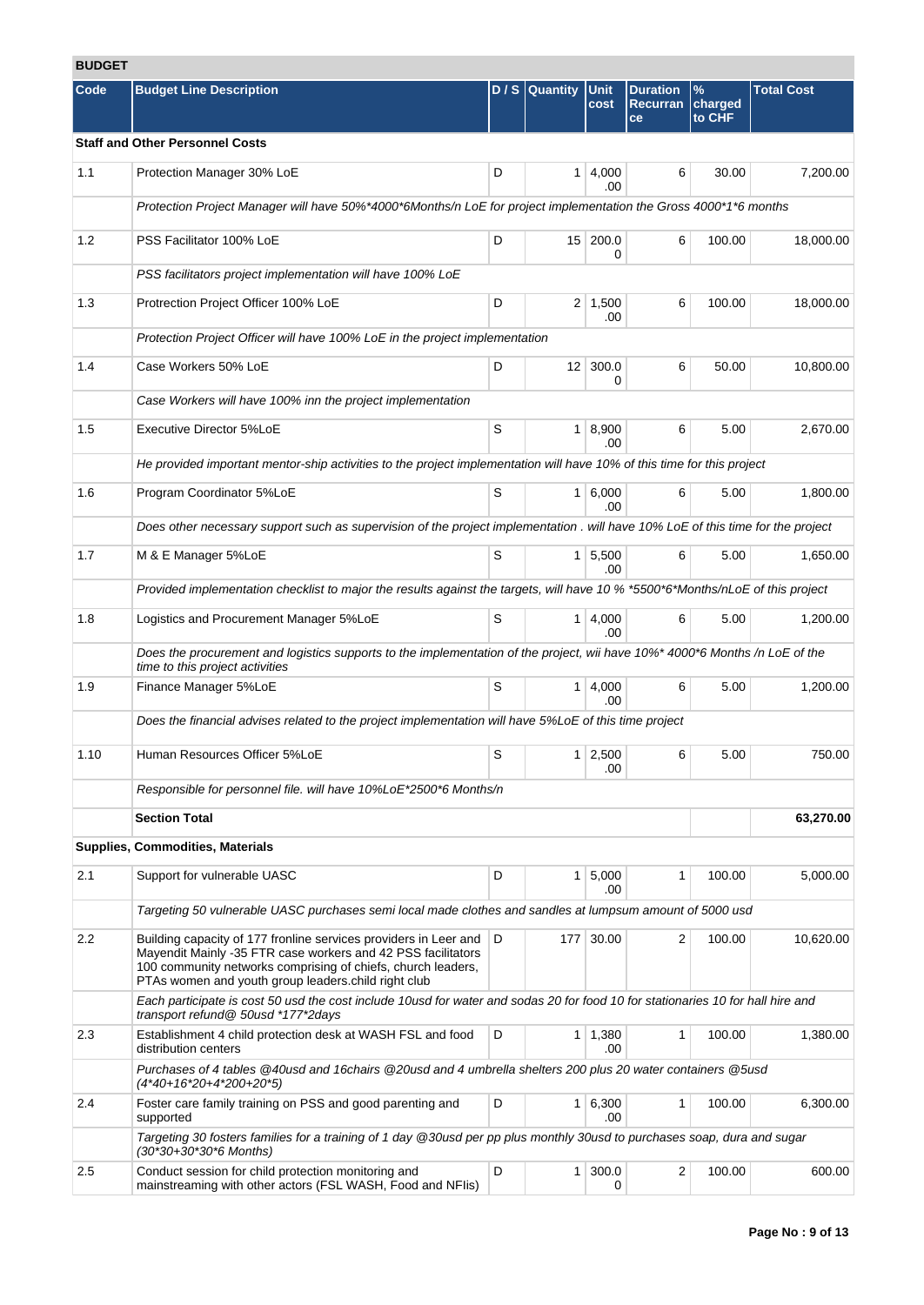|               | Targeting 10 pp from different actors and have one day session on quarterly basis (10pp*30*2                                    |   |                |                       |              |        |           |
|---------------|---------------------------------------------------------------------------------------------------------------------------------|---|----------------|-----------------------|--------------|--------|-----------|
| 2.6           | Conduct service mapping coordinate with other service<br>provider to develop a referral pathway for most vulnerable<br>children | D | 1 <sup>1</sup> | 450.0<br>0            | 5            | 100.00 | 2,250.00  |
|               | 5 meeting with other actors targeting 15pp per meeting @30usd per pp                                                            |   |                |                       |              |        |           |
| 2.7           | Re-establishment of 6 child friendly spaces destroyed in Leer<br>and Mayendit North using local available Materials             | D | 1 <sup>1</sup> | 500.0<br>0            | 6            | 100.00 | 3,000.00  |
|               | Purchase of local materials an estimate amount of 500usd per CFS*6                                                              |   |                |                       |              |        |           |
| 2.8           | Purchase of Rain coat gumboot and waterbottle and umbrellah                                                                     | D |                | $1 \mid 3,450$<br>.00 | 1            | 100.00 | 3,450.00  |
|               | 42PSS plus 6 project officers plus 3 supervisors i total we need 51 gumboots @20usd,rain cots@20usd, umbrellah @30usd           |   |                |                       |              |        |           |
| 2.9           | CFS recreational local materials assorted materials                                                                             | D |                | $1 \, 5,000$<br>.00   | 1            | 100.00 | 5,000.00  |
|               | Lumsum amount of 5000usd for whole of the 6 CFS                                                                                 |   |                |                       |              |        |           |
| 2.10          | Community mobilization to create MRE awareness in leer and<br>mayendit which has been the battle field                          | D | 1 <sup>1</sup> | 500.0<br>0            | 6            | 100.00 | 3,000.00  |
|               | Hire of public address system amd megga phone at lumsum of 500 per session monthly                                              |   |                |                       |              |        |           |
|               | <b>Section Total</b>                                                                                                            |   |                |                       |              |        | 40,600.00 |
| <b>Travel</b> |                                                                                                                                 |   |                |                       |              |        |           |
| 5.1           | Charters flight tp preposition Protection supplies from juba to<br>the project location                                         | D |                | 2 6,750<br>.00        | 1            | 100.00 | 13,500.00 |
|               |                                                                                                                                 |   |                |                       |              |        |           |
| 5.2           | UNHAS flight for to field sites for project staffs                                                                              | D | 5 <sup>1</sup> | 275.0<br>0            | 2            | 100.00 | 2,750.00  |
|               |                                                                                                                                 |   |                |                       |              |        |           |
| 5.3           | Travel Visa and Alien registration                                                                                              | D | $\overline{4}$ | 100.0<br>0            | 6            | 100.00 | 2,400.00  |
|               |                                                                                                                                 |   |                |                       |              |        |           |
| 5.4           | Staff perdiem                                                                                                                   | D | 5 <sup>1</sup> | 100.0<br>0            | 6            | 100.00 | 3,000.00  |
|               |                                                                                                                                 |   |                |                       |              |        |           |
| 5.5           | M&E Travels for supportive project supervision                                                                                  | D |                | 2   500.0<br>0        | 1            | 100.00 | 1,000.00  |
| 5.6           | International Flight tickets for R&R                                                                                            | D | 6 <sup>1</sup> | 400.0                 | $\mathbf{1}$ | 100.00 | 2,400.00  |
|               |                                                                                                                                 |   |                | 0                     |              |        |           |
|               | <b>Section Total</b>                                                                                                            |   |                |                       |              |        | 25,050.00 |
|               | <b>General Operating and Other Direct Costs</b>                                                                                 |   |                |                       |              |        |           |
| 7.1           | Car fuel 5%                                                                                                                     | S | 1 <sup>1</sup> | 600.0<br>0            | 6            | 5.00   | 180.00    |
|               |                                                                                                                                 |   |                |                       |              |        |           |
| 7.2           | Car maintenance 5%                                                                                                              | S | 1 <sup>1</sup> | 900.0<br>0            | 6            | 5.00   | 270.00    |
| 7.3           | Car Insurance 5%                                                                                                                | S |                | $1 \ 233.6$           | 6            | 5.00   | 70.09     |
|               |                                                                                                                                 |   |                | 3                     |              |        |           |
| 7.4           | Generator Fuel 5%                                                                                                               | S | 1 <sup>1</sup> | 600.0                 | 6            | 5.00   | 180.00    |
|               |                                                                                                                                 |   |                | 0                     |              |        |           |
| 7.5           | Generator Maintenance 5%                                                                                                        | S | 1 <sup>1</sup> | 500.0                 | 6            | 5.00   | 150.00    |
|               |                                                                                                                                 |   |                | 0                     |              |        |           |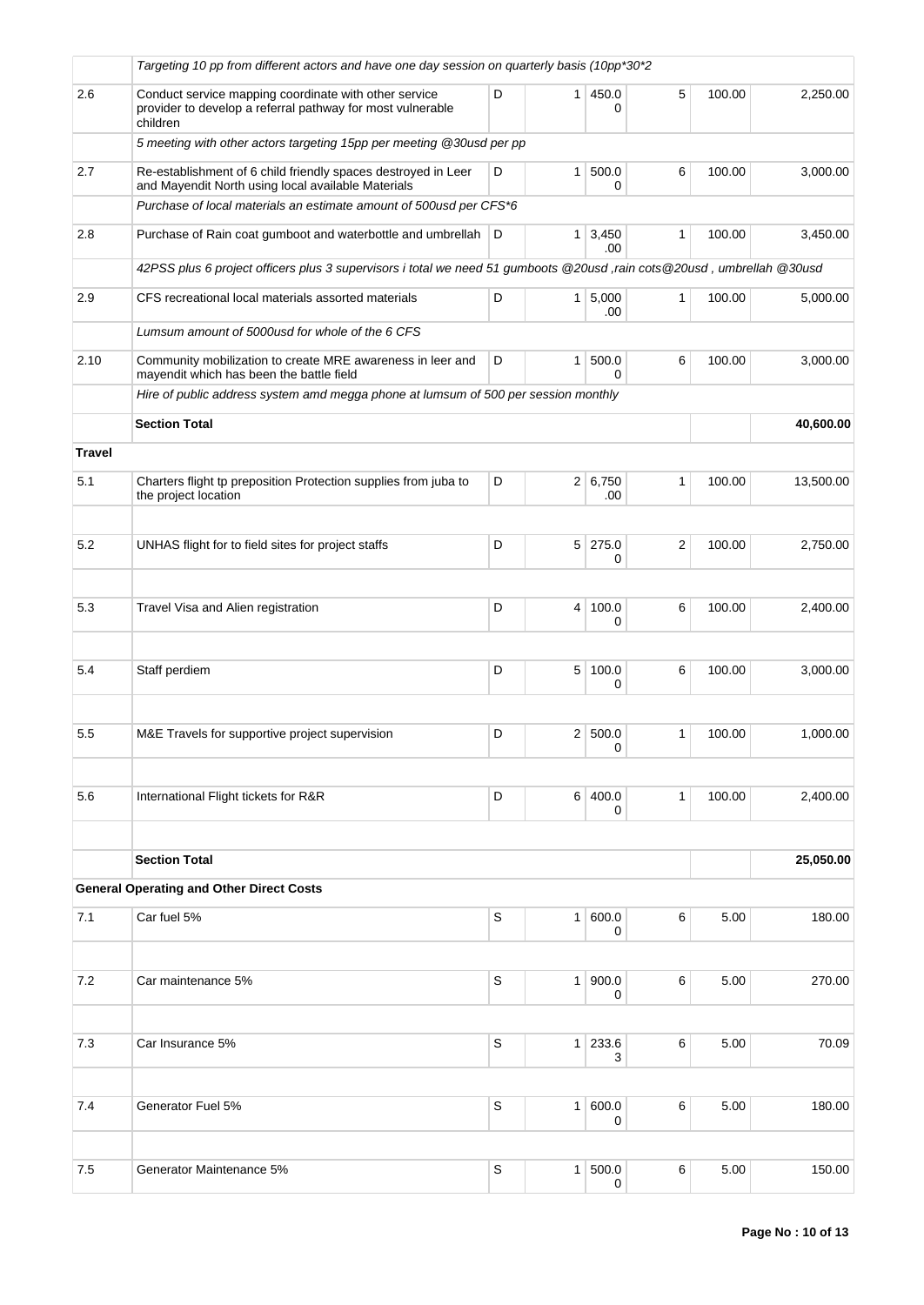| 7.6               | Branding 5%                 | $\mathbb S$ | 1      | 250.0<br>0             | $\,6$ | 5.00 | 75.00      |
|-------------------|-----------------------------|-------------|--------|------------------------|-------|------|------------|
| 7.7               | Stationery 5%               | $\mathbb S$ | 1      | 2,500<br>.00           | 6     | 5.00 | 750.00     |
| $7.8\,$           | Mobile airtime 5%           | $\mathsf S$ | 1      | 600.0<br>0             | 6     | 5.00 | 180.00     |
| $7.9$             | Thuraya Airtime 5%          | $\mathbb S$ | 1      | 900.0<br>$\pmb{0}$     | 6     | 5.00 | 270.00     |
| 7.10              | Visibility 5%               | $\mathsf S$ |        | $1 \mid 2,000$<br>.00  | 6     | 5.00 | 600.00     |
| 7.11              | Bank Charges 5%             | $\mathsf S$ | 1      | 600.0<br>0             | 6     | 5.00 | 180.00     |
| 7.12              | Office Utilities 5%         | $\mathbb S$ | 1      | 360.0<br>0             | 6     | 5.00 | 108.00     |
| 7.13              | Internet Subscription 5%    | $\mathbb S$ | 1      | 600.0<br>0             | 6     | 5.00 | 180.00     |
| 7.14              | Juba Office Rent 5%         | $\mathbb S$ |        | $1 \mid 3,600$<br>.00. | 6     | 5.00 | 1,080.00   |
| 7.15              | Field Office Rent 5%        | $\mathsf S$ |        | $1 \mid 3,000$<br>.00  | 6     | 5.00 | 900.00     |
| 7.16              | Field Office maintenance 5% | $\mathsf S$ | 1      | 2,000<br>.00           | 6     | 5.00 | 600.00     |
|                   | <b>Section Total</b>        |             |        |                        |       |      | 5,773.09   |
| <b>SubTotal</b>   |                             |             | 262.00 |                        |       |      | 134,693.09 |
| Direct            |                             |             |        |                        |       |      | 119,650.00 |
| Support           |                             |             |        |                        |       |      | 15,043.09  |
| <b>PSC Cost</b>   |                             |             |        |                        |       |      |            |
| PSC Cost Percent  |                             |             |        |                        |       |      | 3.94       |
| PSC Amount        |                             |             |        |                        |       |      | 5,306.91   |
| <b>Total Cost</b> |                             |             |        |                        |       |      | 140,000.00 |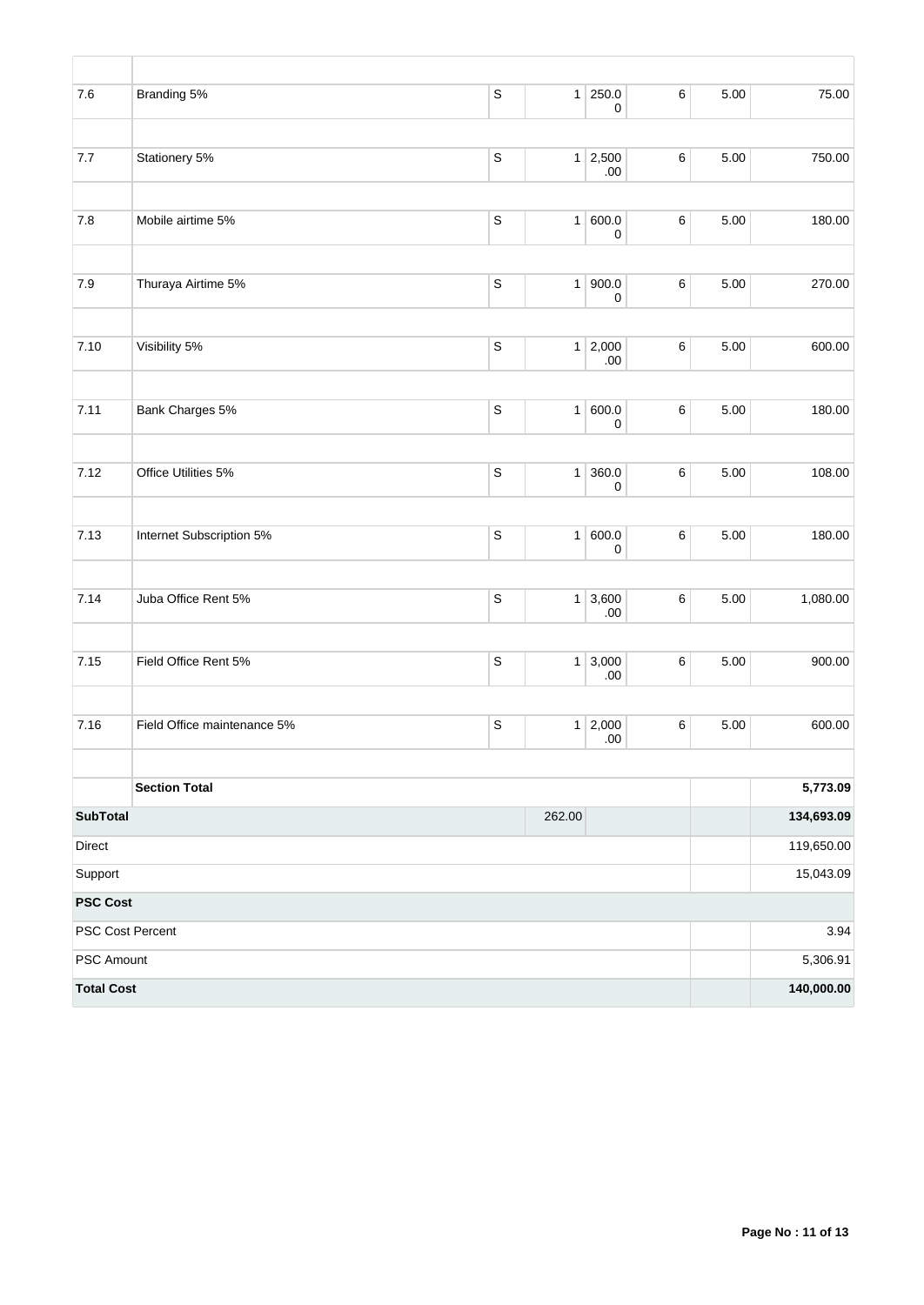## **Project Locations**

| <b>Location</b>   | <b>Estimated</b><br>percentage<br>of budget<br>for each<br><b>location</b> | <b>Estimated number of beneficiaries</b><br>for each location |       |                 |                           | <b>Activity Name</b>                                                                                                                                                                                                                                                                                                                                                                                                                                                                                                                                                                                                                                                                                                                                                                                                                                                                                                                                                                                                                                                                                                                                                                                                                                                                                                                                                                                                                                                                                                                                                                                                                              |
|-------------------|----------------------------------------------------------------------------|---------------------------------------------------------------|-------|-----------------|---------------------------|---------------------------------------------------------------------------------------------------------------------------------------------------------------------------------------------------------------------------------------------------------------------------------------------------------------------------------------------------------------------------------------------------------------------------------------------------------------------------------------------------------------------------------------------------------------------------------------------------------------------------------------------------------------------------------------------------------------------------------------------------------------------------------------------------------------------------------------------------------------------------------------------------------------------------------------------------------------------------------------------------------------------------------------------------------------------------------------------------------------------------------------------------------------------------------------------------------------------------------------------------------------------------------------------------------------------------------------------------------------------------------------------------------------------------------------------------------------------------------------------------------------------------------------------------------------------------------------------------------------------------------------------------|
|                   |                                                                            | <b>Men</b>                                                    | Women |                 | <b>Boys Girls   Total</b> |                                                                                                                                                                                                                                                                                                                                                                                                                                                                                                                                                                                                                                                                                                                                                                                                                                                                                                                                                                                                                                                                                                                                                                                                                                                                                                                                                                                                                                                                                                                                                                                                                                                   |
| Unity -> Leer     | 40                                                                         | 200                                                           |       | 200 1,500 1,500 |                           | 3,400 Activity 1.1.1 : 6. Build capacity of 100 frontline<br>service provider in Leer and Mayendit mainly<br>- 35 FTR case workers and 42 PSS facilitators<br>- 100 Community networks comprising of chiefs,<br>church leaders, PTAs, women and youth<br>Activity 1.1.2 : Establish at least four child<br>protection help desk at WASH, FSL and food<br>distribution centers<br>Activity 1.1.3 : Foster care families trained in PSS<br>and good parenting and supported<br>Activity 1.1.4 : Conduct sessions for child<br>protection monitoring and mainstreaming with<br>other actors (WASH, FSL, FOOD, and NFIs<br>Activity 1.1.5 : Conduct service mapping,<br>coordinate with other service provider to develop<br>a referral pathway for most vulnerable children<br>boys and girls in Leer County<br>Activity 1.1.6 : Accompanying adult DSA during<br>reunification<br>Activity 1.1.7 : Mobilize community to identify and<br>document 100 unaccompanied, separated and<br>missing children boys and girls<br>Activity 1.2.1 : Re-established 6 child friendly<br>spaces destroyed in Leer and Mayendit North<br>using local available materials<br>Activity 1.2.2 : Build the capacity of 42 PSS<br>facilitators in psycho-social support to be enable<br>them provide PSS to vulnerable distressed<br>children boys and girls<br>Activity 1.2.3 : Cost of CFS recreational local<br>materials – drums, local made playing material<br>Activity 1.2.4 : Through the friendly spaces,<br>create awareness targeting children boys and<br>girls with mine risk education (MRE). Southern<br>Unity having experienced protracted fighting. |
| Unity -> Mayendit | 40                                                                         | 200                                                           |       | 200 1,500 1,500 |                           | 3,400 Activity 1.1.1 : 6. Build capacity of 100 frontline<br>service provider in Leer and Mayendit mainly<br>- 35 FTR case workers and 42 PSS facilitators<br>- 100 Community networks comprising of chiefs,<br>church leaders, PTAs, women and youth<br>Activity 1.1.2 : Establish at least four child<br>protection help desk at WASH, FSL and food<br>distribution centers<br>Activity 1.1.3 : Foster care families trained in PSS<br>and good parenting and supported<br>Activity 1.1.4 : Conduct sessions for child<br>protection monitoring and mainstreaming with<br>other actors (WASH, FSL, FOOD, and NFIs<br>Activity 1.1.5 : Conduct service mapping,<br>coordinate with other service provider to develop<br>a referral pathway for most vulnerable children<br>boys and girls in Leer County<br>Activity 1.1.6 : Accompanying adult DSA during<br>reunification<br>Activity 1.1.7 : Mobilize community to identify and<br>document 100 unaccompanied, separated and<br>missing children boys and girls<br>Activity 1.2.1 : Re-established 6 child friendly<br>spaces destroyed in Leer and Mayendit North<br>using local available materials<br>Activity 1.2.2 : Build the capacity of 42 PSS<br>facilitators in psycho-social support to be enable<br>them provide PSS to vulnerable distressed<br>children boys and girls<br>Activity 1.2.3 : Cost of CFS recreational local<br>materials - drums, local made playing material<br>Activity 1.2.4 : Through the friendly spaces,<br>create awareness targeting children boys and<br>girls with mine risk education (MRE). Southern<br>Unity having experienced protracted fighting. |